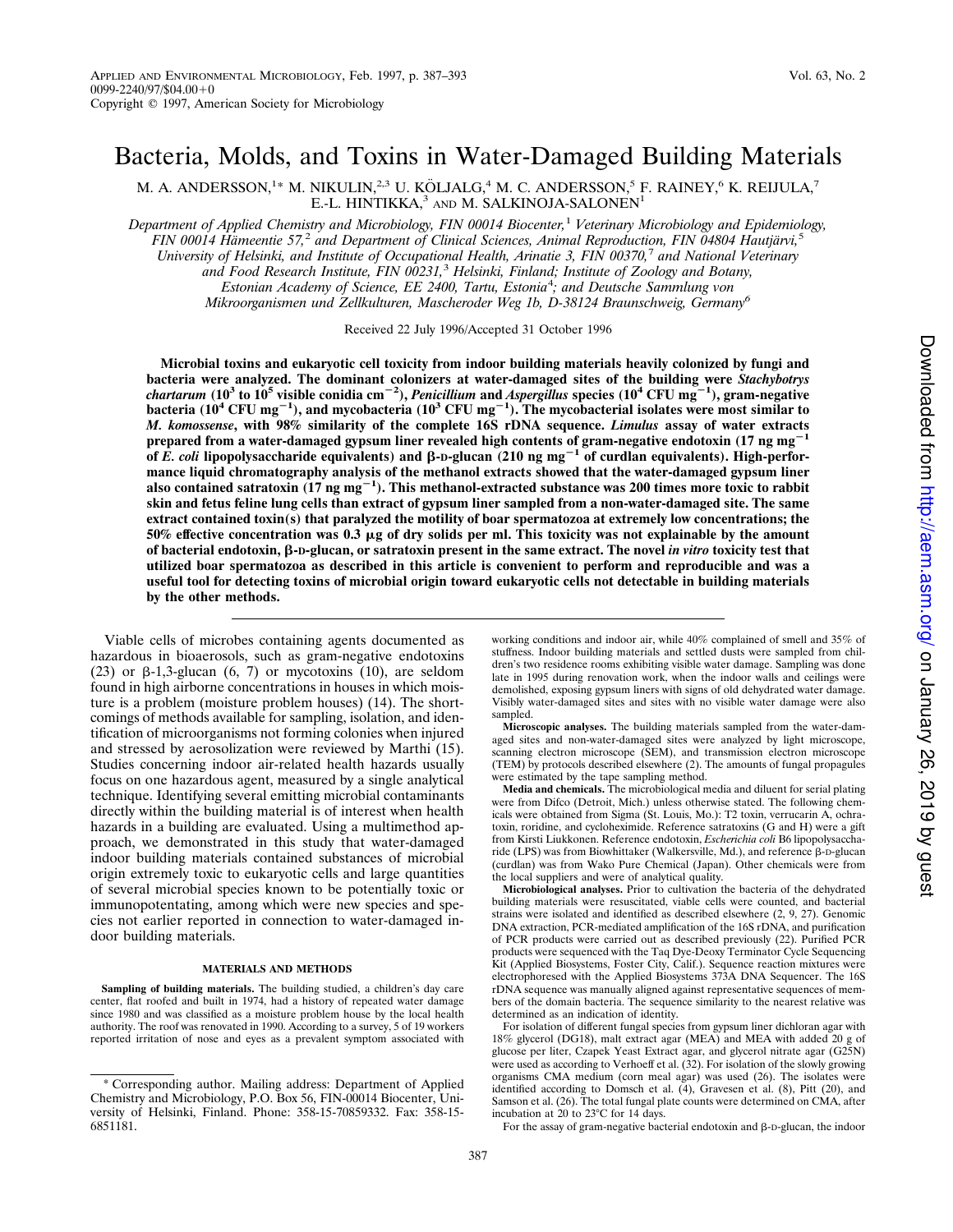

FIG. 1. Microscopic views of water-damaged gypsum liner (site 1, Table 1). (A) Stereo microscopic view. The surface of the gypsum board liner was discolored by unevenly distributed black spots. Bar, 500  $\mu$ m. (B) Surface of the gypsum board liner sampled onto Scotch tape, photographed by bright field microscopy, revealing a homogenous and dense population of conidia similar to the species of *Stachybotrys*. Bar, 10 mm. (C) Scanning electron micrograph of the same site as in panels A and B. It shows the liner surface covered with dense mycelia and conidiophores with wartlike ornamentation characteristic of the microfungus *Stachybotrys*. Bar, 10 µm.

building materials were water extracted and the extracts were tested for *Limulus* activity by LAL assay, using the standard kinetic turbidimetric LAL assay performed by the SCAN DIA Laboratory Service (Copenhagen, Denmark). *Limulus* activities in bacterial pure cultures were assayed by using the gel clotting modification of the *Limulus* test calibrated with *E. coli* B6 LPS (Pyrogent; Biowhittaker).

For eukaryotic toxicity assays, water-damaged gypsum board liner visibly contaminated by fungi (0.4 g) and non-water-damaged control gypsum board liner (0.4 g) with no visible fungal contamination were extracted with 95% methanol overnight. Filtered extracts were vacuum evaporated, and the residues were dissolved in a known volume of 100% methanol and divided into four aliquots: three for biological toxicity tests and one for chemical analysis. Methanol was evaporated under an atmosphere of nitrogen.

**Toxicity testing.** For cytotoxicity testing with a continuous feline fetus lung (FFL) cell line, the evaporated residue was dissolved in 10% methanol in phosphate-buffered saline  $(0.1 \text{ M})$ , pH 7.2, to a concentration that corresponded to 1 mg of evaporated solids per ml. Fifty percent inhibition of the cell proliferation was evaluated with the MTT [3-(4,5-dimethylthiazol-2-yl)-2,5-diphenyl tetrazolium bromide] bioassay (3).

Toxicity to boar spermatozoa was tested with dimethyl sulfoxide (DMSO) solution of the evaporated solids obtained by methanol extraction of the building material (8 mg of solids  $ml^{-1}$ ). The test was carried out as follows: boar ejaculate was filtered through a gauze to get rid of the gel. The semen was diluted to  $18\%$ with a commercial semen extender, MR-A (Kubus, S.A., Madrid, Spain), to a density of 40 to 70  $\times$  10<sup>6</sup> spermatozoa ml<sup>-1</sup> (24). The MR-A-diluted semen was gently mixed and administered into plastic screw-capped test tubes (2 ml per tube). The tubes were pretested and used only if found to be nontoxic to boar spermatozoa. The building material extract was diluted by serial twofold dilutions in DMSO from 8 mg to 30  $\mu$ g (dry weight) ml<sup>-1</sup>. A volume of 20  $\mu$ l of each dilution was administered to 2 ml of MR-A-diluted boar semen. The test tubes were incubated at room temperature and turned upside down once a day. Motility of the exposed spermatozoa was measured after 3, 4, and 5 days by assessment of rapid motility of sperm cells by using a computerized motility analyzer (HTM-S, ver. 7.2; Hamilton-Thorn Research, Danvers, Mass.) as described by Andersson and Katila (1) and confirmed by visual assessment of sperm motility (11). M-RA-diluted spermatozoa (2 ml) exposed to 20  $\mu$ l of DMSO were used as a blank assay. The test was recorded positive when both the instrumental and the visual methods assessed a  $\geq 50\%$  decrease in sperm motility of the exposed spermatozoa compared to the control spermatozoa. The morphology of the mitochondria of the spermatozoa were examined by TEM according to Rabkin et al. (21). For rabbit skin test the methanolic extract was evaporated and dissolved in acetone to a concentration of 8 mg of evaporated residue per 100  $\mu$ l, and the test was performed according to the method of Pasanen et al. (18).

**Assay of satratoxin.** Satratoxins (G and H) were analyzed from the methanolic extracts of building materials by high-performance liquid chromatography (HPLC). The retention times were compared with those of reference satratoxin  $(G$  and  $H$ , a mixture). To confirm the identity of macrocyclic trichothecenes, the extracts were hydrolyzed for observation of verrucarol (19).

**Nucleotide sequence accession number.** The EMBL accession number for the *Mycobacterium* strain MA-112/96 is YO8857.

# **RESULTS**

**Microscopic inspection.** Gypsum liners from interior walls and ceilings were examined by light microscopy and SEM and TEM. Figure 1A and B shows light-microscopic views of a gypsum board liner from a water-damaged site. As seen in the figure, the gypsum liner paper surface was heavily contami-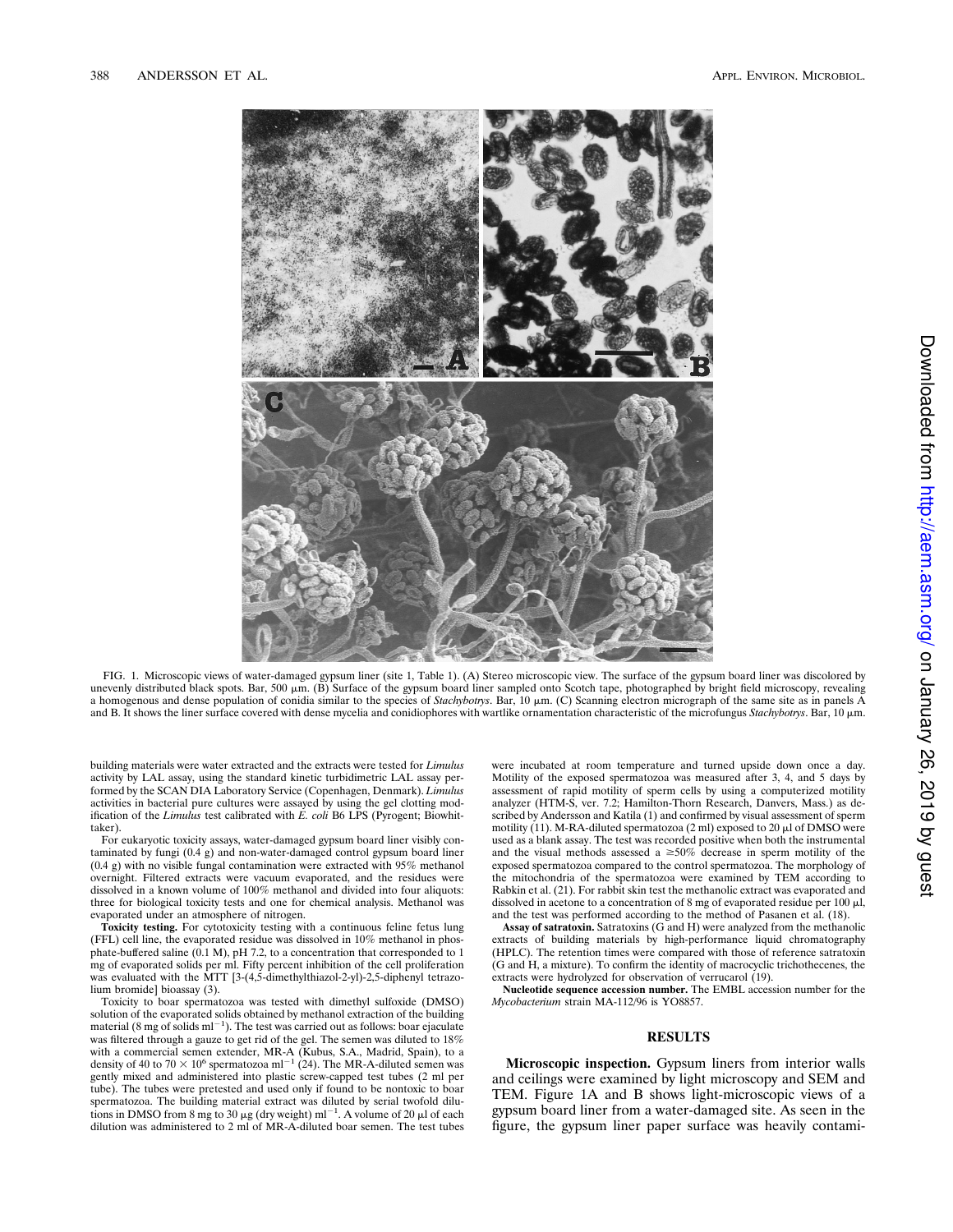

FIG. 2. Transmission electron micrograph of the water-damaged gypsum liner (site 1). Cross sections of the liner containing fungal hyphae and bacteria are shown.

nated by fungi. The same liner paper examined by SEM is shown in Fig. 1C. Figure 1C shows that the morphologies of hyphae, conidiophores, and conidia colonizing the gypsum board liner resembled a monoculture of a *Stachybotrys* sp., but thin sections (TEM) showed in addition colonization by a diverse bacterial community (Fig. 2).

Eleven different sites composed of indoor building materials (including four samples of gypsum liners) were inspected, and the visible microbes were enumerated by light microscopy. The results revealed that samples from 9 of 11 sites with a history of water-damage contained conidia recognized a *Stachybotrys* sp. as the dominant organism. The microscopic count of conidia ranged from  $10^3$  to  $10^5$  conidia per cm<sup>2</sup>. No fungal contamination (less than  $10^2$  propagules per cm<sup>2</sup>) was detected in the materials collected from sites other than those with a history of water damage.

Microbial biomarkers, endotoxin, β-D-glucan, and satra**toxin in the indoor building materials of the day care center.** Seven samples of indoor building materials were analyzed for endotoxin-specific *Limulus* activity indicative for gram-negative bacteria and for β-D-glucan-specific *Limulus* activity indicative of the presence of fungal biomass. The results in Table 1 indicated high endotoxin-specific (17  $\mu$ g of *E. coli* LPS g<sup>-1</sup>) and  $\beta$ -glucan-specific (210  $\mu$ g of  $\beta$ -D-glucan  $g^{-1}$ ) *Limulus* activities in water-damaged gypsum liner. The  $\beta$ -glucan-specific *Limulus* activity of the water-damaged gypsum liner (site 1) was almost two times higher than that of a pure culture of Paecilomyces variotii 95/111 (127  $\mu$ g g<sup>-1</sup>) used as reference

material. *Limulus* activities were 10 to 100 times higher in materials collected from areas exhibiting signs of water damage (sites 1, 3, and 5) than in materials collected from areas obviously not damaged by water (site 13).

Gypsum liners from a water-damaged site, heavily contaminated with *Stachybotrys* spp. (site 1) and from a nondamaged area, not visibly contaminated by microbes (site 13), were analyzed for satratoxin. Satratoxins G and H were found  $(17 \mu g)$  $g^{-1}$ ) in the visibly contaminated area of the gypsum board liner (site 1) but not in a nondamaged area of the same gypsum board liner ( $\leq 1 \mu$ g g<sup>-1</sup>, site 13). Verrucarol was detected from fungus-contaminated gypsum board liner extract after hydrolysis, confirming the identity of the satratoxins G and H. No satratoxin or verrucarol ( $\leq 1$   $\mu$ g g<sup>-1</sup>) was detected from the same gypsum board liner taken from a non-water-damaged area. In conclusion, high contents of endotoxin,  $\beta$ -D-glucan, and satratoxin occurred in the same location as the microscopically observed heavy colonization by *Stachybotrys* spp. in the water-damaged gypsum board liner, while none was found in the non-water-damaged areas.

**Quantitation of culturable bacteria and fungi in the building materials.** The bacterial colonization of indoor building materials was investigated by colony counting the culturable cells (Table 2). Gypsum board liner from the water-damaged areas contained  $10^3$  psychrotrophic,  $10^4$  mesophilic, and  $10^2$ thermotrophic bacteria  $mg^{-1}$ , which is over 100 times more than was found in samples taken from the non-water-damaged areas of the same gypsum board liner (Table 2).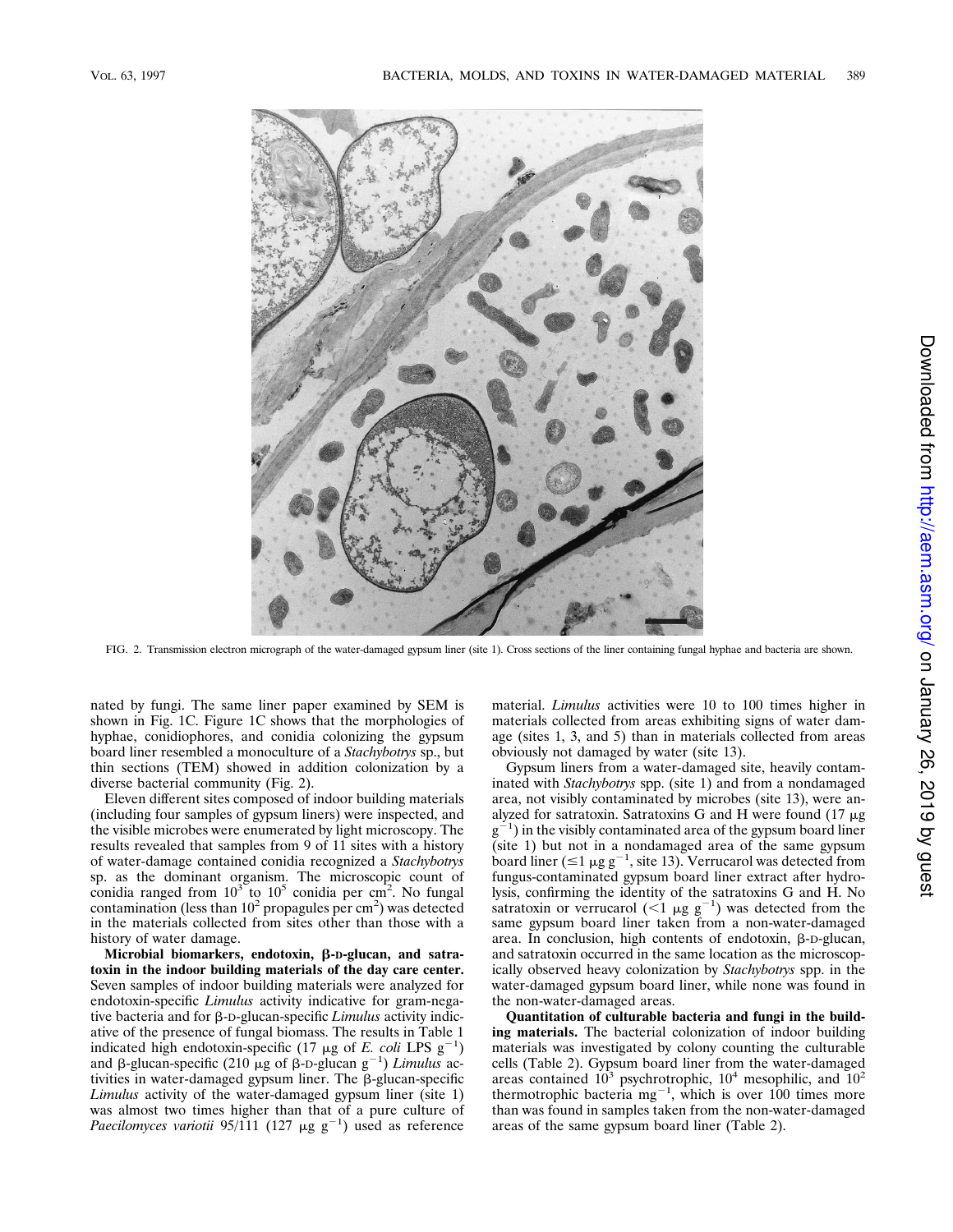TABLE 1. Endotoxin,  $\beta$ -D-glucan, and satratoxin in the indoor building materials of a children's day care center and reference materials

| Sampled material                                           | Site<br>no. | Amt ( $\mu$ g g <sup>-1</sup> ) of toxins <sup><i>a</i></sup> |                                |                         |
|------------------------------------------------------------|-------------|---------------------------------------------------------------|--------------------------------|-------------------------|
|                                                            |             | Endotoxin <sup>b</sup>                                        | $\beta$ -D-glucan <sup>c</sup> | Satratoxin <sup>d</sup> |
| Day care center                                            |             |                                                               |                                |                         |
| Water-damaged gypsum<br>board liner                        | 1           | 17                                                            | 210                            | 17                      |
| Water-damaged gypsum<br>board liner                        | 3           | 2.3                                                           | 14                             |                         |
| Water-damaged mineral<br>wool                              | 5           | 8                                                             | 2.5                            |                         |
| Ceiling coating paper<br>(randomly chosen)                 | 6           | 4.2                                                           | 41                             |                         |
| Settled dust from floor<br>collected during<br>demolishing | 10          | 0.17                                                          | 0.5                            |                         |
| Mineral wool (randomly<br>chosen)                          | 11          | 0.1                                                           | < 0.1                          |                         |
| Gypsum board liner<br>(not water damaged)                  | 13          | 0.41                                                          | 0.4                            | $<$ 1                   |
| Reference materials                                        |             |                                                               |                                |                         |
| Pure culture (dry) of<br>fungus (P. variotii<br>95/111)    |             | 0.01                                                          | 127                            |                         |
| Hay dust sampled from<br>cow shed                          |             | 27                                                            | 1.9                            |                         |

<sup>*a*</sup> The average difference between duplicate samples was  $\pm$  5%.

*<sup>b</sup>* Endotoxin was measured as *Limulus* activity expressed as micrograms of *E. coli* B LPS equivalents.

 $c$   $\beta$ -D-glucan was measured as *Limulus* activity and expressed as micrograms of curdlan ( $\beta$ -1,3-glucan) equivalents.

*d* Satratoxin was measured by HPLC with purified satratoxin (G and H) as a standard.

Total fungal plate count obtained on CMA agar from waterdamaged gypsum liner (site 1 in Table 1) was  $8,000$  CFU mg<sup>-1</sup>. About  $1,500$  CFU mg<sup>-1</sup> of these represented *Stachybotrys chartarum*. Fungi culturable on MEA medium were isolated from the gypsum liners, board liners, paper, and mineral wool sampled from the day care center. Sixteen taxa of molds were detected from different building materials and identified to genus or species level. *Penicillium aurantiogriseum* Dierckx., *P. citrinum* Thom, and other *Penicillium* species were the most frequently isolated taxa. Other taxa identified to species level were *Aspergillus versicolor* (Vuill.) Tiraboshi, *Chaetomium globosum* Steud., *Cladosporium herbarum* (Pers.: Fr.) Link, *C. sphaerospermum* Penz., *Mucor hiemalis* Wehmer, *M. plumbeus* Bonord., and *Paecilomyces variotti* Bain. In spite of the fact that the only fungus detectable by microscopic examination was morphologically recognizable as a *Stachybotrys* spp., this fungus was not cultivable from the water-damaged gypsum liner on MEA medium but could be enumerated on CMA.

TABLE 3. Bacterial genera isolated from gypsum board liners of children's day care center interior walls

|                                                                    | Water-damaged area            |                                                 | Nondamaged area               |                                                 |
|--------------------------------------------------------------------|-------------------------------|-------------------------------------------------|-------------------------------|-------------------------------------------------|
| Isolate(s)                                                         | No. of<br>strains<br>isolated | Density in<br>board liner<br>$(CFU \, mg^{-1})$ | No. of<br>strains<br>isolated | Density in<br>board liner<br>$(CFU \, mg^{-1})$ |
| Gram-positive meso-<br>philes                                      |                               |                                                 |                               |                                                 |
| Arthrobacter sp.                                                   | 5                             | $10^{3}$                                        | $\mathbf{1}$                  | 1                                               |
| Bacillus (B. pumilus)                                              | 4                             | $10^{3}$                                        | $\theta$                      | $<$ 1                                           |
| Cellulomonas sp.                                                   |                               |                                                 | 2                             | $\mathbf{1}$                                    |
| Gordona sp.                                                        | 1                             | $10^2$                                          | $\boldsymbol{0}$              | $<$ 1                                           |
| Micrococcus sp.                                                    | 3                             | $10^{3}$                                        | 3                             | 10                                              |
| Mycobacterium sp.                                                  | 6                             | $10^3$                                          | $\theta$                      | $<$ 1                                           |
| Paenibacillus (P. macer-<br>ans and P. polymyxa)                   | 5                             | $5 \times 10^2$                                 | $\theta$                      | $<$ 1                                           |
| Spore-forming actino-<br>mycetes                                   |                               |                                                 |                               |                                                 |
| Streptomyces sp.                                                   | 5                             | $10^2$                                          | 5                             | 20                                              |
| Other                                                              | 1                             | 10 <sup>2</sup>                                 | $\Omega$                      | $<$ 1                                           |
| Gram-negative meso-<br>philes (endotoxin<br>positive) <sup>a</sup> |                               |                                                 |                               |                                                 |
| Agrobacterium sp.                                                  | 10                            | $3 \times 10^3$                                 | $\boldsymbol{0}$              | $<$ 1                                           |
| Caulobacter sp.                                                    | 4                             | $3 \times 10^3$                                 | $\Omega$                      | <1                                              |
| Stenotrophomonas sp.                                               | 1                             | $10^{2}$                                        | $\overline{0}$                | $<$ 1                                           |
| Chryseomonas luteola                                               | $\theta$                      | $<$ 1                                           | 1                             | 1                                               |
| Thermotrophic bacteria                                             |                               |                                                 |                               |                                                 |
| B. amyloliquefaciens                                               | 2                             | 10 <sup>2</sup>                                 | $\theta$                      | $<$ 1                                           |
| Cumulative total                                                   | 47                            | $10^{4}$                                        | 12                            | 33                                              |

*<sup>a</sup>* As judged from positive *Limulus* assay reaction.

**Isolation and identification of bacteria.** Fifty-nine aerobic bacterial strains were isolated at 50, 22, and  $16^{\circ}$ C from gypsum board liners sampled from water-damaged and nondamaged areas and identified to genus level. The results, shown in Table 3, indicate that the diversity of the bacteria in water-damaged gypsum liners was larger and different from that in nondamaged gypsum liners. The following bacterial taxa were found in the water-damaged area but not in the nondamaged area: *Bacillus amyloliquefaciens* (thermotrophic), *B. pumilus*, *Paenibacillus polymyxa*, and strains of *Caulobacter*, *Agrobacterium*, and *Mycobacterium* spp. The results in Fig. 2 and Table 3 indicate that the water-damaged area of the gypsum board liner was inhabited by a rich and diverse bacterial flora possibly specific to this habitat, dominated by endotoxin-containing gram-negative bacteria and *Mycobacterium* species. Mesophilic spore-forming actinomycetes and *Micrococcus* spp. were found in both areas. The identities of the mycobacterial strains (6 strains), *Agrobacterium* strains (10 strains), and *Caulobacter*

TABLE 2. Colony counts of bacteria cultivable from gypsum liners of interior walls in children's day care center

| Material tested                            | Sampling site | Bacterial viable count $(10^3 \text{ CFU mg}^{-1})^a$ at the following<br>growth temperature $(^{\circ}C)$ : |                   |                   |
|--------------------------------------------|---------------|--------------------------------------------------------------------------------------------------------------|-------------------|-------------------|
|                                            |               |                                                                                                              |                   |                   |
| Water-damaged gypsum liner $(n = 2)$       |               | $3.2 (\pm 37\%)$                                                                                             | 10 $(\pm 42\%)$   | $0.10 (\pm 50\%)$ |
| Gypsum liner (not water damaged) $(n = 2)$ | 13            | $0.09~(\pm 40\%)$                                                                                            | $0.04~(\pm 42\%)$ | < 0.001           |

\*CFU were counted on tryptic soy agar plates after 7 and 14 days of incubation. Data in parentheses are average differences between replicate samples.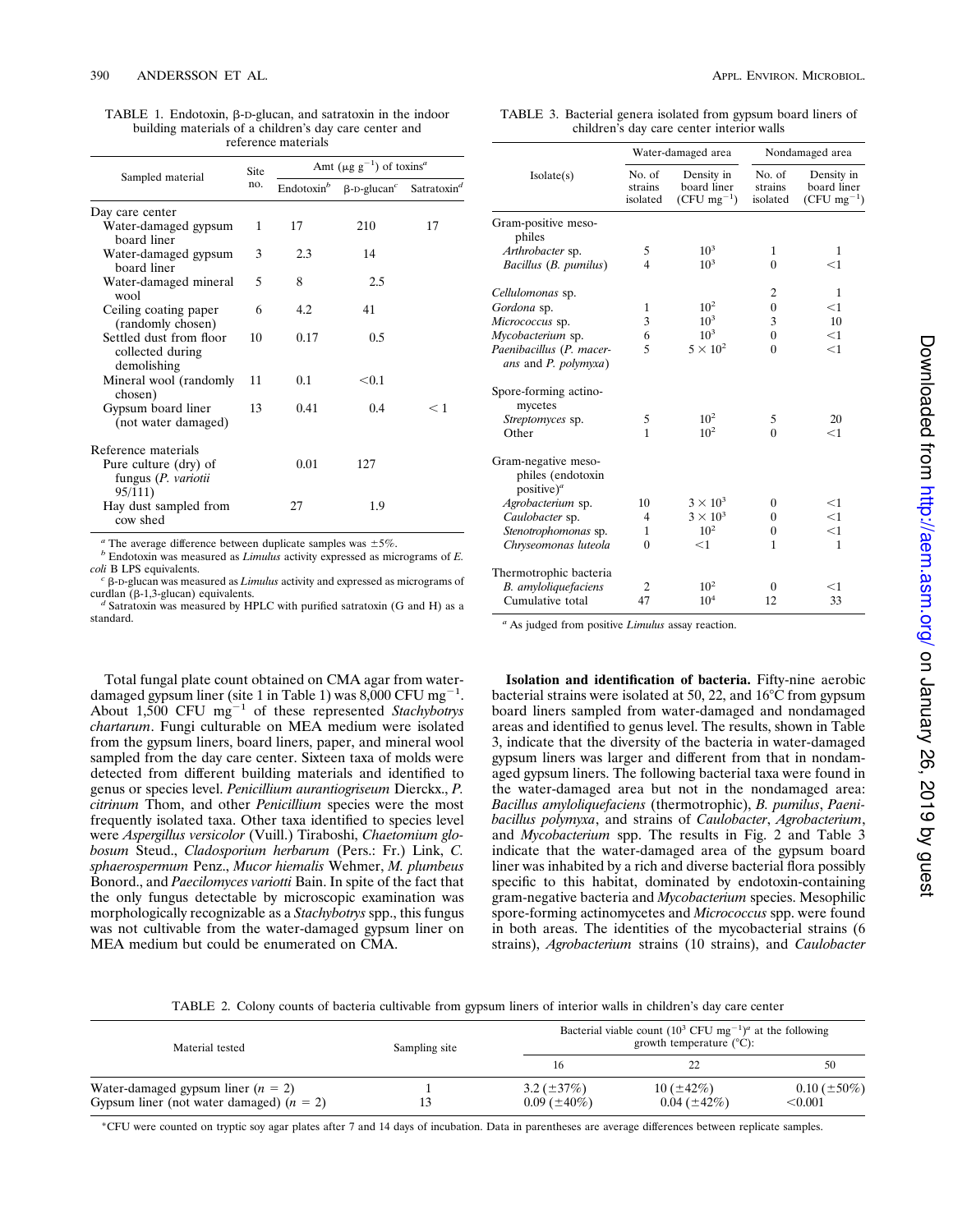TABLE 4. Toxicity of methanol-extractable dry solids from gypsum board liners and settled dust from children's day care center

| Site of<br>Material tested<br>sampling |                                        | Source of culturable microbial              | $EC_{50}{}^b$ (µg [dry wt] ml <sup>-1</sup> ) <sup>b</sup> |                  |
|----------------------------------------|----------------------------------------|---------------------------------------------|------------------------------------------------------------|------------------|
|                                        |                                        | contamination <sup>a</sup>                  | FFL cells                                                  | Boar spermatozoa |
|                                        | Water-damaged gypsum board liner       | Stachybotrys sp., Penicillium sp., bacteria | 1.5(0.9)                                                   | 0.29(0.19)       |
| 10                                     | Settled dust                           | Bacteria, Penicillium (Stachybotrys) sp.    | 1.280                                                      | 25               |
| 13                                     | Gypsum board liner (not water damaged) | Bacteria                                    | 270 (250)                                                  | 54 (50)          |

*<sup>a</sup>* For description of microbial quality of the tested materials, see Tables 1, 2, and 3.

*b* Expressed as the endpoint dilution of methanol-extracted material (dry weight) causing <50% inhibition of cell proliferation or 50% decrease in sperm motility. The average difference between duplicate samples was  $\pm 6\%$  when toxicity toward FFL cells was tested and  $\pm 10\%$  when independently sampled ejaculates of boar spermatozoa were tested for toxicity in duplicate samples. Data in parentheses are equivalent to  $1 \text{ mm}^2$  of gypsum liner.

strains (4 strains) were confirmed by a battery of physiological tests and sequencing of 16S rDNA. The full 16S rDNA sequence was analyzed for one of the mycobacterial strains, strain MA-112/96, and revealed  $\langle 98\% \rangle$  similarity to any described mycobacterial species, the closest being *Mycobacterium komossense* (type strain). Biochemical characterization showed that these mycobacterial strains were rapidly growing mycobacteria, very likely a new species, which will be described in detail elsewhere.

**Toxic substances extractable from the building materials.** Compounds extractable into methanol from the gypsum liners and settled dust were assayed for toxicity toward FFL cells (cytotoxicity) and boar spermatozoa (sperm toxicity) and by rabbit skin test (skin toxicity). The results in Table 4 demonstrate that the toxicity thresholds (50% effective concentration  $[EC_{50}]$ ) toward FFL cells were 270 µg of extracted solids ml<sup>-1</sup> for nondamaged gypsum board liner and 1.5  $\mu$ g ml<sup>-1</sup> for gypsum board liner visibly contaminated by fungi. The skin toxicity threshold was 7,600  $\mu$ g of methanol extractable solids ml<sup>-1</sup> from gypsum board liner visibly contaminated by fungi. No toxic reactions were obtained for the nondamaged gypsum board liner (detection limit, 1,000  $\mu$ g ml<sup>-1</sup>). Toxicity toward boar spermatozoa was repeated with two separate semen ejaculates four times. The toxicity threshold  $(EC_{50})$  toward boar spermatozoa was 54  $\mu$ g ml<sup>-1</sup> for the nondamaged gypsum board liner extract and as low as 0.29  $\mu$ g ml<sup>-1</sup> for extract of the gypsum board liner visibly contaminated by fungi.

The yield of methanol-extractable substances from 1 g of contaminated gypsum board liner was 9.5 mg (dry weight). This is 2.75 mg (dry weight) more than the yield from 1 g of nondamaged gypsum board liner. This excess of 2.75 mg  $g^{-1}$ may thus contain substances of microbial origin and was possibly responsible for the toxicity of the methanol extract made from gypsum board liner from a water-damaged area being 180-fold higher than that of the substances extractable from the gypsum board liner taken from an area with no visible water damage (Table 4).

The boar spermatozoa and the FFL cells were tested for toxicity of several mycotoxins, satratoxin (G and H), T-2 toxin, verrucarin A, ochratoxin, and roridine (Table 5). The boar spermatozoa were relatively insensitive to satratoxin and the other mycotoxins, and the toxicity thresholds,  $EC_{50}$ , were over 500 times greater than those for the FFL cells (Table 5). The boar spermatozoa were also relatively insensitive to endotoxin and  $\beta$ -D-glucan;  $EC_{50}$  was  $>1 \mu g$  ml<sup>-1</sup>. If it is assumed that the excess of methanol-extractable matter of microbial origin was solely responsible for the toxicity toward boar spermatozoa, its calculated toxicity threshold was 84 ng (dry weight) of methanol-extractable dry solids per ml of sperm suspension. This 84 ng then also contained 0.42 ng of endotoxin (as *E. coli* LPS equivalents), 5 ng of  $\beta$ -1,3-glucan (curdlan equivalents), and 0.5 ng of satratoxin (G and H). The latter amounts found in the

extract from water-damaged gypsum liners,  $0.5$  ng ml<sup>-1</sup>, thus did not explain the observed toxicity toward boar spermatozoa. FFL cells were very sensitive to satratoxin;  $EC_{50}$  was 0.9 ng  $ml^{-1}$ . Toxicity of the methanol-extracted solids of the gypsum board liner observed toward FFL cells was explained by satratoxin, but toxicity observed toward boar sperm motility (Table 4) must have been caused by a different toxin.

Morphological changes in spermatozoa in response to exposure to the substances from gypsum board liners are shown in Fig. 3. Figure 3A shows a cross section of the mitochondrial sheath of the spermatozoan tail after exposure to methanol extract from non-water-damaged gypsum board liner. The morphology was identical to that of nonexposed, healthy spermatozoa (not included in the figure). Figure 3B shows a cross section of spermatozoa after exposure to extract from waterdamaged gypsum board liner. The figure displays a typical example of spermatozoa with malformed mitochondria found in most cells exposed to methanol-extracted solids from gypsum board liner taken from a water-damaged area. Mitochondria of the affected sperm cells were swollen and partially disrupted, possibly explaining the inhibited sperm motility. The frequence of mitochondrial swelling was related to the exposing dose of the methanol extract of the water-damaged gypsum board liner. We therefore conclude that the agent causing the mitochondrial damage in the spermatozoa must have originated from the water damage to the gypsum board liner and very likely was of microbial origin. Boar spermatozoa thus proved to be useful for *in vitro* toxicity testing of compounds affecting mitochondrial membranes and ATP synthesis.

# **DISCUSSION**

We report on the microbial colonization and the presence of selected potentially hazardous microbial agents in construction materials of the interior walls in a moisture problem house. Water-damaged building materials hidden inside the building

TABLE 5. Testing of FFL and boar spermatozoa against reference toxins

| Reference toxin      | $EC_{50}$ (µg [dry wt] ml <sup>-1</sup> ) |                  |  |
|----------------------|-------------------------------------------|------------------|--|
|                      | FFL.                                      | Boar spermatozoa |  |
| Satratoxin (G and H) | 0.0009                                    | 5                |  |
| T-2 toxin            | 0.0023                                    | 0.5              |  |
| Verrucarin A         | 0.0006                                    | 5                |  |
| Ochratoxin A         | $ND^a$                                    | >10              |  |
| Roridin A            | 0.0007                                    | >1               |  |
| Endotoxin            | ND                                        | >1               |  |
| $\beta$ -D-Glucan    | ND                                        | >1               |  |
| Cycloheximide        | ND                                        | $>\!\!4$         |  |

*<sup>a</sup>* ND, not determined.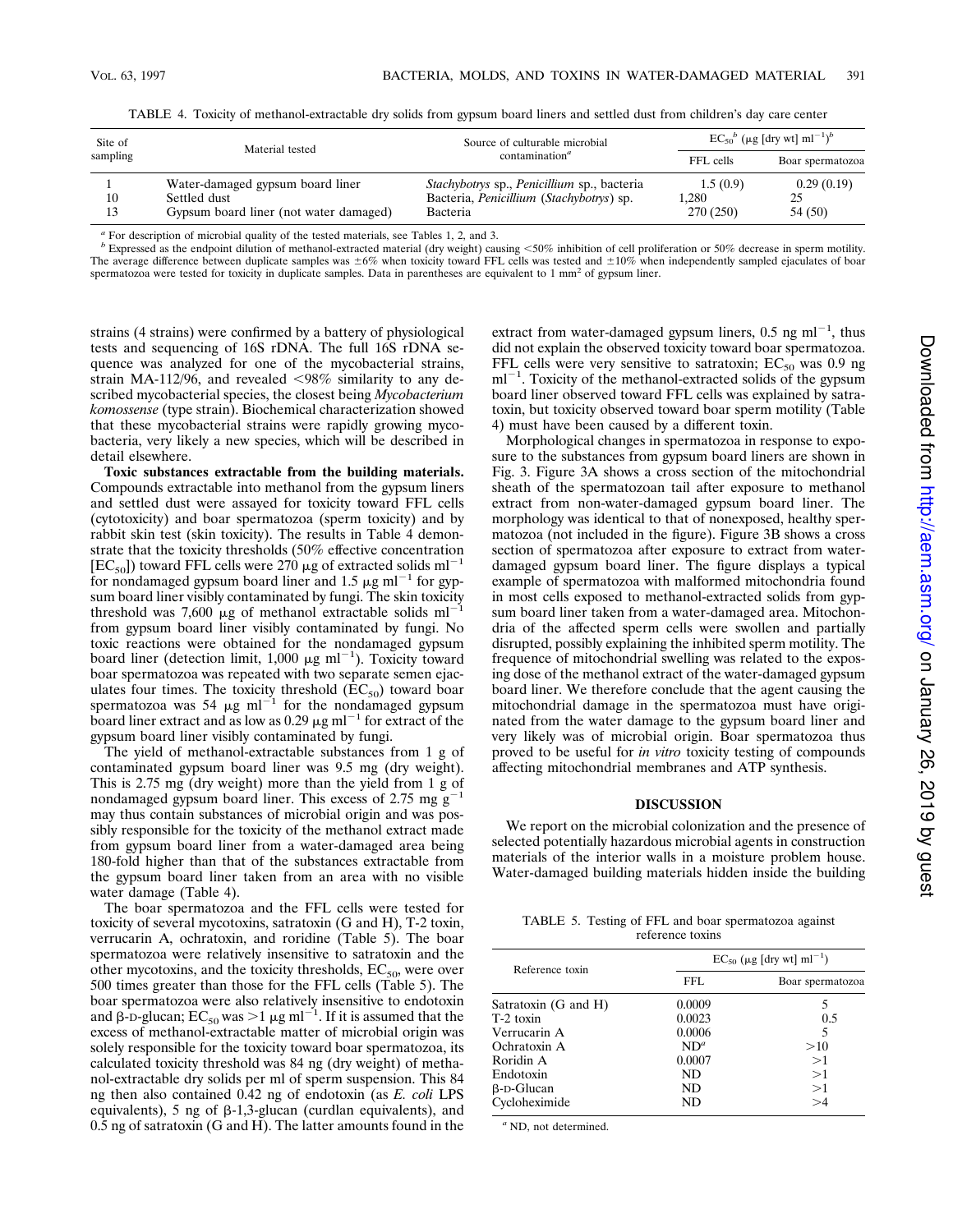

FIG. 3. Thin sections through the midpiece of boar spermatozoa displaying the effect of methanol-extracted substances from gypsum board liners on the structure of the mitochondrial sheath. The sperm cells were exposed to methanol-extractable solids from a nondamaged gypsum board liner (site 13, Table 1) (A) or a water-damaged site of gypsum liner (site 1, Table 1) (B). The boar spermatozoa shown were exposed to 2 µg of the solids (dissolved in DMSO) per ml of sperm cell suspension. (A) Mitochondria of ordinary size with intact membranes; (B) swollen mitochondria with demolished membranes. The frequence of swollen mitocondria was 68% ( $\pm$ 5%) after exposure to 1 µg ml<sup>-1</sup> and 81% ( $\pm$ 3%) after exposure to 2 µg of methanol-extracted substances from water-damaged gypsum liner ml<sup>-1</sup>. After exposure to 2  $\mu$ g of methanol-extracted substances from non-water-damaged areas of gypsum liner ml<sup>-1</sup>, the frequency of the swollen mitocondria was <1%. Bar, 200 nm.

constructions and colonized by microorganisms have been suspected as a source of bioaerosol emission in so-called mold problem houses (8, 12, 28).

Immunogenic, physiologically reactive, and toxic cell wall components or products of microorganisms, documented as hazardous agents expected in bioaerosols, include peptidoglycans, gram-negative endotoxin,  $\beta$ -1,3-D glucans, lipoglycans, and teichoic acids and mycotoxins such as satratoxins (16, 23, 29, 33). Mycobacteria, very likely representing a new species, were found in large quantities in water-damaged gypsum liners  $(10^6 \text{ CFU g}^{-1})$ . Cell wall components (the muramyl peptides, arabinogalactan, and the mycolic acids) of the genus *Mycobacterium* are known to be toxic and to be strong modulators of the immune system, e.g., release of cytokines and pyrogenic and somnogenic activity (5, 13). Microbial components and products are also known to amplify the hazardous effects of one another and alter immune functions (6, 13, 30, 31).

Strains of the genus *Stachybotrys* are known to produce many bioactive and/or toxic compounds (17, 25). Trichothecene mycotoxins known to be included in the conidia of *S. chartarum* (28) may affect cellular membranes, inhibit synthesis of protein and nucleic acids, and induce lymphocyte depletion and necrosis in both the B-cell- and T-cell-dependent regions of the lymphoid organs (12). In this study *S. chartarum* and also other fungi typical of moisture problem houses were isolated from the building materials, e.g., *A. versicolor* and *P. aurantiogriseum*. Strains of the latter two fungi were previously described to produce hepatotoxic sterigmatocystin and nephrotoxic ochratoxin A in foods and animal fodder (26). Experimental growth of *A. versicolor* has been shown to produce sterigmatocystin on wall paper-glue agar (8), but the toxin production abilities of these fungi in indoor environments are not known.

Highly toxic *S. chartarum* propagules of the gypsum liner escaped culturing by routine methods for cultivation described here, although they were microscopically visible and dominant on surfaces of liners taken from the water-damaged area of indoor walls and were also indicated for by the presence of chemically assayed satratoxin in the liner. The germination and growth of *S. chartarum* on MEA medium is slow compared to those of many other genera. Only a small percentage of the

*Stachybotrys* conidia are usually viable in laboratory cultures, and their growth is inhibited by several species of *Penicillium* (8). Plating on CMA medium seemed to favor slowly growing fungi like *Stachybotrys* species, which are able to utilize a poor growth medium. Dominance of the slowly growing *S. chartarum* in a mold population growing on the interior building materials may indicate the presence of an old and stable microbial community. The coincidence of large amounts of the cellulolytic (8) fungus *Stachybotrys* with potential dinitrogen fixers (*Agrobacterium* and *Paenibacillus* species) in the waterdamaged gypsum liner may imply a synergistic relationship between these organisms, possibly explaining their massive proliferation in a poor growth environment.

The results of the assay for gram-negative endotoxin and the counting of viable cells on the water-damaged gypsum liner supported each other. *Limulus* assay revealed a high content of gram-negative bacterial endotoxin and confirmed by viable counting large amounts of gram-negative endotoxin-containing species, e.g., *Caulobacter* and *Agrobacterium* spp. Observed large amounts of  $\beta$ -D-glucan coincided with microscopically observed fungal colonization of the indoor building materials.

The three independent methods for toxicity assay used in this study gave results that seemed confusing at first sight. The cytotoxic and skin toxic effects noticed could be explained by the satratoxin, but the extreme toxicity of the methanol-extractable solids from water-damaged gypsum board liners toward boar spermatozoa indicated the presence of yet unknown toxins. The electron microscopically observed swelling and disruption of mitochondria as well as the extincted motility of the sperm cells indicate interference by the microbial toxins with mitochondrial functions via yet unknown mechanisms. The boar spermatozoa in vitro toxicity test described in this study is an attractive tool for monitoring toxicity toward eukaryotic cells, as it involves no damage or pain to the animal and is convenient to perform and reproducible also when independent ejaculates were intercompared.

When the microbiological and toxicity assays have been summarized, our results show that the water-damaged gypsum liner covering the indoor walls and ceiling of a children's day care center not only was heavily contaminated by microbes but